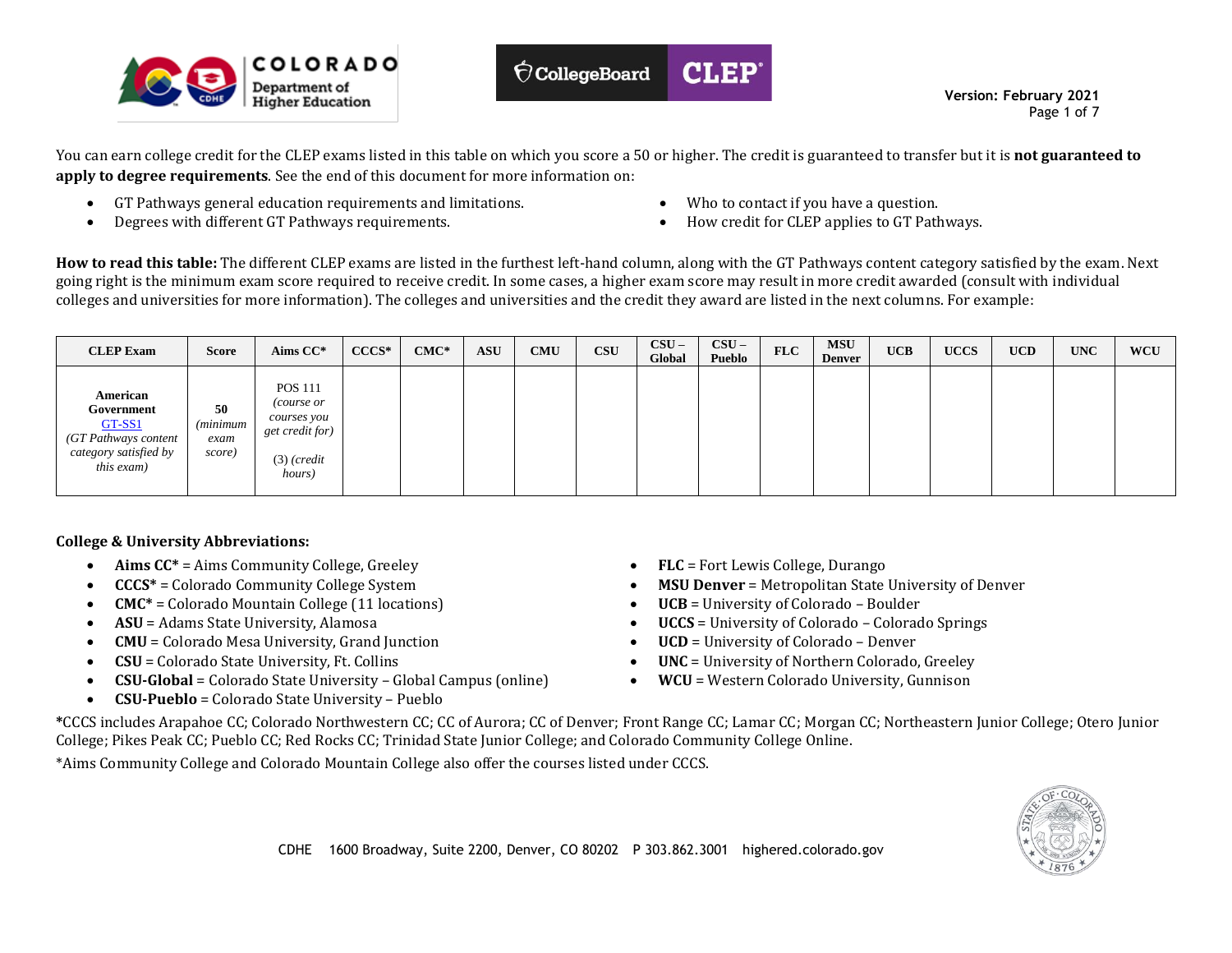

## **College Level Examination Program (CLEP) Exam GT Pathways Credit Awards at Colorado Public Colleges & Universities**

|                                                     | <b>Exams in History &amp; in the Social and Behavioral Sciences</b> |                          |                          |                      |                       |                       |                                                         |                                      |                                     |                       |                             |                     |                              |                              |                          |                           |
|-----------------------------------------------------|---------------------------------------------------------------------|--------------------------|--------------------------|----------------------|-----------------------|-----------------------|---------------------------------------------------------|--------------------------------------|-------------------------------------|-----------------------|-----------------------------|---------------------|------------------------------|------------------------------|--------------------------|---------------------------|
| <b>CLEP Exam</b>                                    | Score                                                               | Aims<br>cc               | <b>CCCS</b>              | <b>CMC</b>           | <b>ASU</b>            | <b>CMU</b>            | <b>CSU</b>                                              | $CSU -$<br>Global                    | $CSU -$<br>Pueblo                   | <b>FLC</b>            | <b>MSU</b><br>Denver        | <b>UCB</b>          | <b>UCCS</b>                  | <b>UCD</b>                   | <b>UNC</b>               | <b>WCU</b>                |
| American<br>Government<br>GT-SS1                    | 50                                                                  | POS<br>111<br>(3)        | POS<br>111<br>(3)        | POS<br>111(3)        | POLS<br>291(3)        | POLS<br>101(3)        | <b>POLS</b><br>101(3)                                   | Social<br>Science<br>Elective<br>(3) | POLSC<br>101(3)                     | PS 110<br>(3)         | <b>PSC</b><br>8XXX<br>(3)   | ARSC<br>1999<br>(3) | <b>PSC</b><br>1999TC<br>(3)  | <b>PSCI</b><br>1101<br>(3)   | <b>PSCI</b><br>1XX(3)    | POLS<br>180(3)            |
| <b>CLEP Exam</b>                                    | <b>Score</b>                                                        | Aims<br><b>CC</b>        | <b>CCCS</b>              | <b>CMC</b>           | <b>ASU</b>            | <b>CMU</b>            | <b>CSU</b>                                              | $CSU -$<br>Global                    | $CSU -$<br>Pueblo                   | <b>FLC</b>            | <b>MSU</b><br><b>Denver</b> | <b>UCB</b>          | <b>UCCS</b>                  | <b>UCD</b>                   | <b>UNC</b>               | <b>WCU</b>                |
| <b>History</b><br>of the US I<br>GT-HI1             | 50                                                                  | HIS<br>121<br>(3)        | HIS<br>121<br>(3)        | HIS<br>121(3)        | <b>HIST</b><br>202(3) | <b>HIST</b><br>131(3) | <b>HIST</b><br>150(3)                                   | <b>HST 201</b><br>(3)                | <b>HIST</b><br>201(3)               | <b>HIST</b><br>280(3) | HIS<br>8XXX<br>(3)          | ARSC<br>1999<br>(3) | <b>HIST</b><br>1999TC<br>(3) | <b>HIST</b><br>1361<br>(3)   | <b>HIST</b><br>100(3)    | <b>HIST</b><br>126(3)     |
| <b>CLEP Exam</b>                                    | <b>Score</b>                                                        | Aims<br>cc               | <b>CCCS</b>              | <b>CMC</b>           | <b>ASU</b>            | <b>CMU</b>            | <b>CSU</b>                                              | $CSU -$<br>Global                    | $CSU -$<br>Pueblo                   | <b>FLC</b>            | <b>MSU</b><br><b>Denver</b> | <b>UCB</b>          | <b>UCCS</b>                  | <b>UCD</b>                   | <b>UNC</b>               | <b>WCU</b>                |
| <b>History</b><br>of the US II<br>GT-HI1            | 50                                                                  | HIS<br>122<br>(3)        | HIS<br>122<br>(3)        | HIS<br>122(3)        | <b>HIS</b><br>203(3)  | <b>HIST</b><br>132(3) | <b>HIST</b><br>151(3)                                   | <b>HIST</b><br>202(3)                | <b>HIST</b><br>202(3)               | <b>HIST</b><br>281(3) | HIS<br>8XXX<br>(3)          | ARSC<br>1999<br>(3) | <b>HIST</b><br>1999TC<br>(3) | <b>HIST</b><br>1362<br>(3)   | <b>HIST</b><br>101(3)    | <b>HIST</b><br>127<br>(3) |
| <b>CLEP Exam</b>                                    | <b>Score</b>                                                        | <b>Aims</b><br>cc        | <b>CCCS</b>              | <b>CMC</b>           | <b>ASU</b>            | <b>CMU</b>            | <b>CSU</b>                                              | $CSU -$<br>Global                    | $CSU -$<br>Pueblo                   | <b>FLC</b>            | <b>MSU</b><br><b>Denver</b> | <b>UCB</b>          | <b>UCCS</b>                  | <b>UCD</b>                   | <b>UNC</b>               | <b>WCU</b>                |
| Human<br><b>Growth and</b><br>Development<br>GT-SS3 | 50                                                                  | PSY<br>235<br>(3)        | <b>PSY</b><br>235<br>(3) | <b>PSY</b><br>235(3) | <b>ELEC</b><br>100(3) | <b>PSYC</b><br>233(3) | <b>HDFS</b><br>1XX<br>(3),<br><b>HDFS</b><br>1XX<br>(1) | <b>PSY 105</b><br>(3)                | <b>PSYCH</b><br>151(3)              | <b>PSYC</b><br>254(3) | PSY<br>8XXX<br>(3)          | ARSC<br>1999<br>(3) | <b>PSY</b><br>1999TC<br>(3)  | <b>PSYC</b><br>2205<br>(3)   | <b>PSY</b><br>230(3)     | <b>PSY</b><br>270(3)      |
| <b>CLEP Exam</b>                                    | <b>Score</b>                                                        | Aims<br>cc               | <b>CCCS</b>              | <b>CMC</b>           | <b>ASU</b>            | <b>CMU</b>            | CSU                                                     | $CSU -$<br>Global                    | $CSU -$<br>Pueblo                   | <b>FLC</b>            | <b>MSU</b><br><b>Denver</b> | <b>UCB</b>          | <b>UCCS</b>                  | <b>UCD</b>                   | <b>UNC</b>               | <b>WCU</b>                |
| Intro to<br>Educational<br>Psychology<br>GT-SS3     | 50                                                                  | <b>GTP</b><br>989<br>(3) | GTP<br>989<br>(3)        | <b>PSY</b><br>299(3) | <b>ELEC</b><br>100(3) | <b>PSYC</b><br>1XX(3) | <b>PSY</b><br>1XX<br>(3)                                | Social<br>Science<br>Elective<br>(3) | <b>PSYCH</b><br>Elective<br>(3)     | <b>PSYC</b><br>190(3) | PSY<br>8XXX<br>(3)          | ARSC<br>1999<br>(3) | <b>PSY</b><br>2999TC<br>(3)  | <b>PSYC</b><br>1999AE<br>(3) | <b>PSY</b><br>2XX<br>(3) | <b>PSY</b><br>1XX(3)      |
| <b>CLEP Exam</b>                                    | <b>Score</b>                                                        | Aims<br>cc               | <b>CCCS</b>              | <b>CMC</b>           | <b>ASU</b>            | <b>CMU</b>            | <b>CSU</b>                                              | $CSU -$<br>Global                    | $\overline{\text{CSU}}$ –<br>Pueblo | <b>FLC</b>            | <b>MSU</b><br><b>Denver</b> | <b>UCB</b>          | <b>UCCS</b>                  | <b>UCD</b>                   | <b>UNC</b>               | <b>WCU</b>                |

**Colorado Standard CLEP Exam Credit and Cut Scores**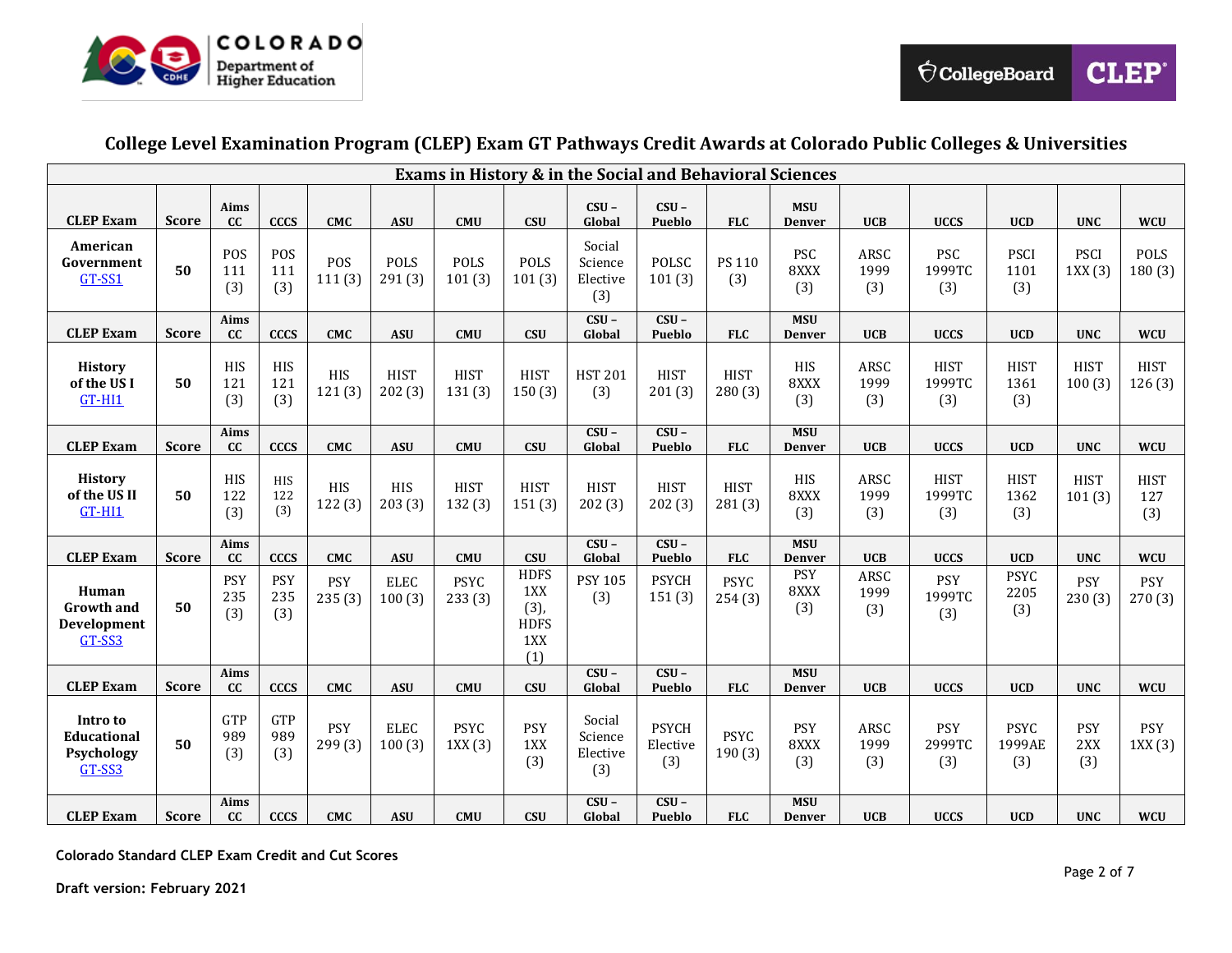

| <u>io,</u>                                                                                                                 | CDHE         |                                                                                                   | Department of<br><b>Higher Education</b> |                       |                       |                                                      |                          |                                                   |                                |                       |                                                       |                     |                              | $\bigcirc$ CollegeBoard            |                                | <b>CLEP®</b>                                       |
|----------------------------------------------------------------------------------------------------------------------------|--------------|---------------------------------------------------------------------------------------------------|------------------------------------------|-----------------------|-----------------------|------------------------------------------------------|--------------------------|---------------------------------------------------|--------------------------------|-----------------------|-------------------------------------------------------|---------------------|------------------------------|------------------------------------|--------------------------------|----------------------------------------------------|
| Introductory<br>Psychology<br>GT-SS3                                                                                       | 50           | <b>PSY</b><br>101,<br>102<br>(6)                                                                  | <b>PSY</b><br>101,<br>102<br>(6)         | <b>PSY</b><br>101(3)  | <b>PSYC</b><br>101(3) | <b>PSYC</b><br>150(3)                                | PSY<br>100(3)            | Social<br>Science<br>Elective<br>(3)              | <b>PSYCH</b><br>100(3)         | <b>PSYC</b><br>157(3) | <b>PSY</b><br>8XXX<br>(3)                             | ARSC<br>1999<br>(3) | PSY<br>2999TC<br>(3)         | <b>PSYC</b><br>1000<br>(3)         | PSY<br>120(3)                  | <b>PSY</b><br>100<br>(3)                           |
| <b>CLEP Exam</b>                                                                                                           | <b>Score</b> | Aims<br>cc                                                                                        | <b>CCCS</b>                              | <b>CMC</b>            | <b>ASU</b>            | <b>CMU</b>                                           | <b>CSU</b>               | $CSU -$<br>Global                                 | $CSU -$<br>Pueblo              | <b>FLC</b>            | <b>MSU</b><br><b>Denver</b>                           | <b>UCB</b>          | <b>UCCS</b>                  | <b>UCD</b>                         | <b>UNC</b>                     | <b>WCU</b>                                         |
| <b>Introductory</b><br>Sociology<br>GT-SS3                                                                                 | 50           | SOC<br>101<br>(3)                                                                                 | SOC<br>101<br>(3)                        | SOC<br>101(3)         | SOC<br>201(3)         | SOCO<br>260(3)                                       | SOC<br>100(3)            | SOC 101<br>(3)                                    | SOC 101<br>(3)                 | SOC<br>190<br>(3)     | SOC<br>8XXX<br>(3)                                    | ARSC<br>1999<br>(3) | SOC<br>1999TC<br>(3)         | SOCY<br>1001<br>(3)                | SOC<br>100(3)                  | SOC<br>101(3)                                      |
| <b>CLEP Exam</b>                                                                                                           | <b>Score</b> | Aims<br>cc                                                                                        | <b>CCCS</b>                              | <b>CMC</b>            | <b>ASU</b>            | <b>CMU</b>                                           | <b>CSU</b>               | $CSU -$<br>Global                                 | $CSU -$<br>Pueblo              | <b>FLC</b>            | <b>MSU</b><br><b>Denver</b>                           | <b>UCB</b>          | <b>UCCS</b>                  | <b>UCD</b>                         | <b>UNC</b>                     | <b>WCU</b>                                         |
| <b>Principles of</b><br>Macro-<br>economics<br>GT-SS1                                                                      | 50           | ECO<br>201<br>(3)                                                                                 | ECO<br>201<br>(3)                        | ECO<br>201(3)         | <b>ECON</b><br>255(3) | <b>ECON</b><br>201(3)                                | <b>ECON</b><br>204(3)    | <b>ECN 215</b><br>(3)                             | <b>ECON</b><br>201(3)          | <b>ECON</b><br>272(3) | <b>ECO</b><br>8XXX<br>(3)                             | ARSC<br>1999<br>(3) | <b>ECON</b><br>1999TC<br>(3) | <b>ECON</b><br>2012<br>(3)         | <b>ECON</b><br>203(3)          | <b>ECON</b><br>201(3)                              |
| <b>CLEP Exam</b>                                                                                                           | <b>Score</b> | Aims<br>cc                                                                                        | <b>CCCS</b>                              | <b>CMC</b>            | <b>ASU</b>            | <b>CMU</b>                                           | <b>CSU</b>               | $CSU -$<br>Global                                 | $CSU -$<br>Pueblo              | <b>FLC</b>            | <b>MSU</b><br><b>Denver</b>                           | <b>UCB</b>          | <b>UCCS</b>                  | <b>UCD</b>                         | <b>UNC</b>                     | <b>WCU</b>                                         |
| <b>Principles of</b><br>Micro-<br>economics<br>GT-SS1                                                                      | 50           | <b>ECO</b><br>202<br>(3)                                                                          | <b>ECO</b><br>202<br>(3)                 | <b>ECO</b><br>202(3)  | <b>ECON</b><br>256(3) | <b>ECON</b><br>202(3)                                | <b>ECON</b><br>202(3)    | <b>ECN 210</b><br>(3)                             | <b>ECON</b><br>202(3)          | <b>ECON</b><br>262(3) | ECO<br>8XXX<br>(3)                                    | ARSC<br>1999<br>(3) | <b>ECON</b><br>1999TC<br>(3) | <b>ECON</b><br>2022<br>(3)         | <b>ECON</b><br>205(3)          | <b>ECON</b><br>202(3)                              |
| <b>CLEP Exam</b>                                                                                                           | <b>Score</b> | Aims<br>cc                                                                                        | <b>CCCS</b>                              | <b>CMC</b>            | <b>ASU</b>            | <b>CMU</b>                                           | <b>CSU</b>               | $CSU -$<br>Global                                 | $CSU -$<br>Pueblo              | <b>FLC</b>            | <b>MSU</b><br><b>Denver</b>                           | <b>UCB</b>          | <b>UCCS</b>                  | <b>UCD</b>                         | <b>UNC</b>                     | <b>WCU</b>                                         |
| <b>Social</b><br><b>Sciences and</b><br><b>History</b><br>$GT-HI1$ OR<br>GT-SS1<br>(at the<br>institution's<br>discretion) | 50           | $GT-$<br>H11:<br><b>GTP</b><br>986<br>(3)<br><b>OR</b><br>GT-<br>SS1:<br><b>GTP</b><br>987<br>(3) | GTP<br>986<br>(3)<br>$GT-$<br>HI1        | <b>HIS</b><br>299 (3) | <b>ELEC</b><br>100(3) | <b>HIST</b><br>1XX(3)<br><b>OR</b><br>SOCI<br>1XX(3) | <b>TSS</b><br>1XX<br>(6) | Social<br>Science<br>Elective<br>$(3)$ GT-<br>SS1 | SOC<br>Elective<br>(3)         | GS 190<br>(3)         | Social<br>Science<br>or<br>History<br>Elective<br>(3) | ARSC<br>1999<br>(3) | <b>XFCR</b><br>1999TC<br>(3) | CLAS<br>1999AE<br>$(3)$ GT-<br>SS1 | SOC<br>1XX<br>$(3)$ GT-<br>SS1 | Social<br>Science<br>Elect-<br>ive $(3)$<br>GT-SS1 |
| <b>CLEP Exam</b>                                                                                                           | <b>Score</b> | Aims<br>cc                                                                                        | <b>CCCS</b>                              | <b>CMC</b>            | <b>ASU</b>            | <b>CMU</b>                                           | <b>CSU</b>               | $CSU -$<br>Global                                 | $CSU -$<br>Pueblo              | <b>FLC</b>            | <b>MSU</b><br>Denver                                  | <b>UCB</b>          | <b>UCCS</b>                  | <b>UCD</b>                         | <b>UNC</b>                     | <b>WCU</b>                                         |
| Western<br><b>Civilization I:</b>                                                                                          | 50           | HIS<br>101<br>(3)                                                                                 | HIS<br>101<br>(3)                        | HIS<br>101(3)         | <b>ELEC</b><br>100(3) | <b>HIST</b><br>101(3)                                | <b>HIST</b><br>100(3)    | History<br>Elective<br>(3)                        | <b>HIST</b><br>Elective<br>(3) | <b>HIST</b><br>160(3) | HIS<br>8XXX<br>(3)                                    | ARSC<br>1999<br>(3) | <b>HIST</b><br>1999TC<br>(3) | <b>HIST</b><br>1211<br>(3)         | <b>HIST</b><br>120(3)          | <b>HIST</b><br>101(3)                              |

**Colorado Standard CLEP Exam Credit and Cut Scores**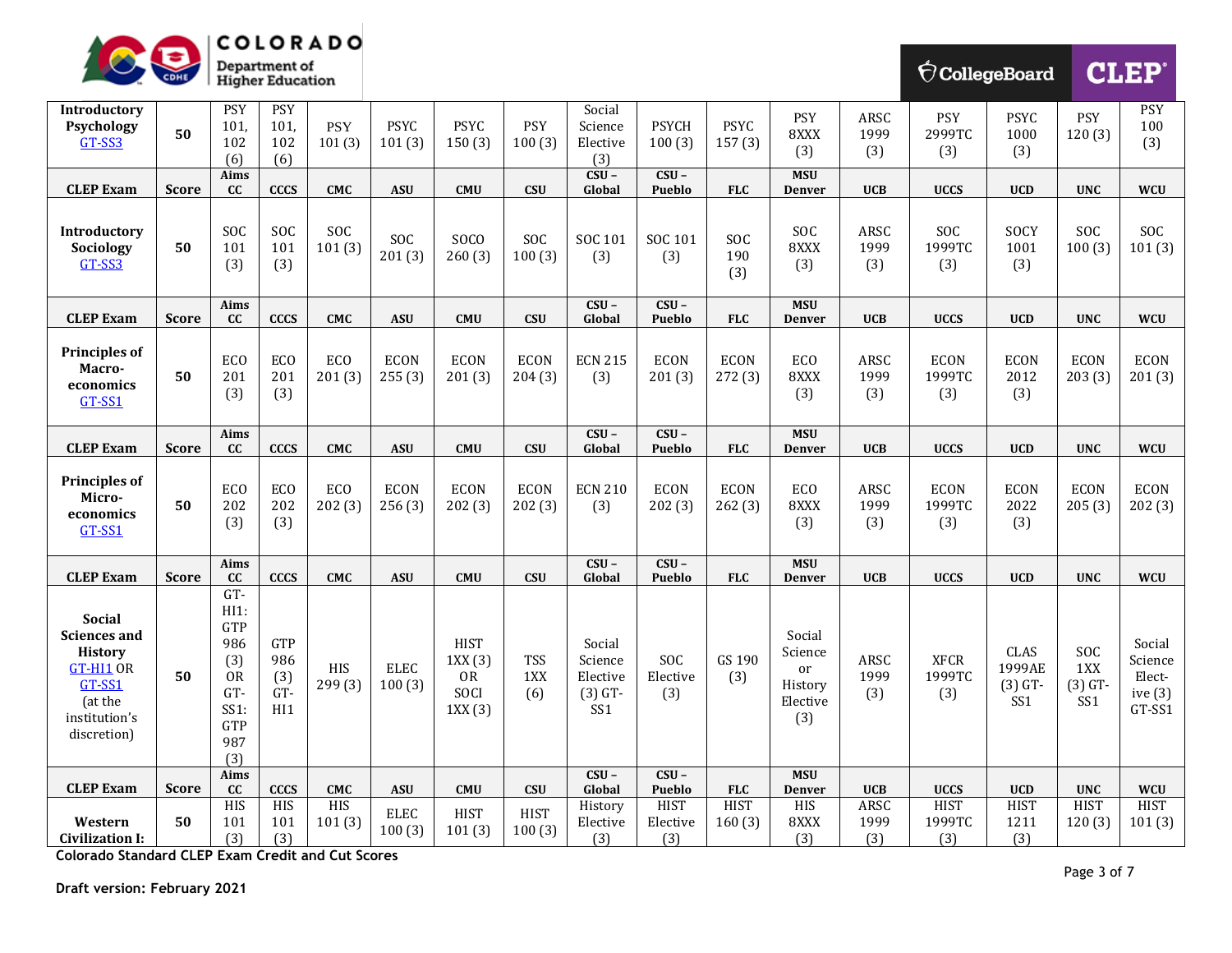

| <b>Ancient Near</b><br>East to 1648<br>$GT-HI1$                          |              |                                  |                                  |                              |                                                |                               |                                       |                              |                                                  |                                          |                                                                         |                     |                                 |                                     |                              |                                    |
|--------------------------------------------------------------------------|--------------|----------------------------------|----------------------------------|------------------------------|------------------------------------------------|-------------------------------|---------------------------------------|------------------------------|--------------------------------------------------|------------------------------------------|-------------------------------------------------------------------------|---------------------|---------------------------------|-------------------------------------|------------------------------|------------------------------------|
| <b>CLEP Exam</b>                                                         | <b>Score</b> | Aims<br>cc                       | <b>CCCS</b>                      | <b>CMC</b>                   | <b>ASU</b>                                     | <b>CMU</b>                    | <b>CSU</b>                            | $CSU -$<br>Global            | $CSU -$<br>Pueblo                                | <b>FLC</b>                               | <b>MSU</b><br><b>Denver</b>                                             | <b>UCB</b>          | <b>UCCS</b>                     | <b>UCD</b>                          | <b>UNC</b>                   | <b>WCU</b>                         |
| Western<br><b>Civilization II:</b><br>1648 to the<br>Present<br>$GT-HI1$ | 50           | HIS<br>102<br>(3)                | <b>HIS</b><br>102<br>(3)         | HIS<br>102(3)                | <b>ELEC</b><br>100(3)                          | <b>HIST</b><br>102(3)         | <b>HIST</b><br>101(3)                 | History<br>Elective<br>(3)   | <b>HIST</b><br>Elective<br>(3)                   | <b>HIST</b><br>161(3)                    | HIS<br>8XXX<br>(3)                                                      | ARSC<br>1999<br>(3) | <b>HIST</b><br>1999TC<br>(3)    | <b>HIST</b><br>1212<br>(3)          | <b>HIST</b><br>121(3)        | <b>HIST</b><br>102(3)              |
|                                                                          |              |                                  |                                  |                              |                                                |                               |                                       |                              |                                                  |                                          | <b>Exams in Written Communications &amp; in the Arts and Humanities</b> |                     |                                 |                                     |                              |                                    |
|                                                                          |              | Aims                             |                                  |                              |                                                |                               |                                       | $CSU -$                      | $CSU -$                                          |                                          | <b>MSU</b>                                                              |                     |                                 |                                     |                              |                                    |
| <b>CLEP Exam</b>                                                         | <b>Score</b> | cc                               | <b>CCCS</b>                      | <b>CMC</b>                   | <b>ASU</b>                                     | <b>CMU</b>                    | <b>CSU</b>                            | Global                       | Pueblo                                           | <b>FLC</b>                               | <b>Denver</b>                                                           | <b>UCB</b>          | <b>UCCS</b>                     | <b>UCD</b>                          | <b>UNC</b>                   | <b>WCU</b>                         |
| American<br>Literature<br>GT-AH2                                         | 50           | <b>LIT</b><br>211<br>(3)         | <b>LIT</b><br>211<br>(3)         | <b>LIT</b><br>211(3)         | <b>ELEC</b><br>200(3)                          | <b>ENGL</b><br>261,<br>262(6) | E 1XX<br>(3)                          | <b>ENG</b><br>130(3)         | <b>ENG</b><br>210,<br>212(6)                     | <b>ENGL</b><br>245,<br>246(6)            | <b>ENG</b><br>8XXX<br>(3)                                               | ARSC<br>1999<br>(3) | ENGL<br>1999TC<br>(3)           | <b>ENGL</b><br>1999AE<br>(6)        | <b>ENG</b><br>211(3)         | <b>ENG</b><br>1XX(3)               |
| <b>CLEP Exam</b>                                                         | <b>Score</b> | Aims<br>cc                       | <b>CCCS</b>                      | <b>CMC</b>                   | <b>ASU</b>                                     | <b>CMU</b>                    | <b>CSU</b>                            | $CSU -$<br>Global            | $CSU -$<br><b>Pueblo</b>                         | <b>FLC</b>                               | <b>MSU</b><br><b>Denver</b>                                             | <b>UCB</b>          | <b>UCCS</b>                     | <b>UCD</b>                          | <b>UNC</b>                   | <b>WCU</b>                         |
| Analyzing<br>and<br>Interpreting<br>Literature<br>$GT-AH2$               | 50           | LIT<br>115<br>(3)                | LIT<br>115<br>(3)                | <b>LIT</b><br>115(3)         | <b>ENG</b><br>203(3)                           | <b>ENGL</b><br>150(3)         | E <sub>1</sub> XX<br>(3)              | <b>ENG</b><br>130(3)         | <b>ENG</b><br>130,<br>English<br>elective<br>(6) | <b>ENGL</b><br>190(3)                    | <b>ENG</b><br>8XXX<br>(3)                                               | ARSC<br>1999<br>(3) | <b>ENGL</b><br>1999TC<br>(3)    | <b>ENGL</b><br>1999AE<br>(3)        | <b>ENG</b><br>131(3)         | <b>ENG</b><br>150(3)               |
| <b>CLEP Exam</b>                                                         | <b>Score</b> | Aims<br>cc                       | <b>CCCS</b>                      | <b>CMC</b>                   | <b>ASU</b>                                     | <b>CMU</b>                    | <b>CSU</b>                            | $CSU -$<br>Global            | $CSU -$<br>Pueblo                                | <b>FLC</b>                               | <b>MSU</b><br><b>Denver</b>                                             | <b>UCB</b>          | <b>UCCS</b>                     | <b>UCD</b>                          | <b>UNC</b>                   | <b>WCU</b>                         |
| College<br>Composition<br><b>GT-CO1 AND</b><br>$GT$ - $CO2$              | 50           | <b>ENG</b><br>121,<br>122<br>(6) | <b>ENG</b><br>121,<br>122<br>(6) | <b>ENG</b><br>121,<br>122(6) | <b>ENG</b><br>102(3)<br>GT-<br>CO <sub>1</sub> | <b>ENGL</b><br>111,<br>112(6) | CO <sub>1</sub> XX<br>AND E<br>140(6) | <b>ENG</b><br>101,<br>102(6) | <b>ENG</b><br>101,<br>102(6)                     | COMP<br>150(3)<br>GT-<br>CO <sub>1</sub> | <b>ENG</b><br>8XXX<br>$(3)$ GT-<br>CO <sub>1</sub>                      | ARSC<br>1999<br>(6) | <b>ENGL</b><br>1310,<br>1410(6) | <b>ENGL</b><br>1020,<br>2030<br>(6) | <b>ENG</b><br>122,<br>123(6) | ENG<br>102<br>AND<br>COM<br>202(6) |
| <b>CLEP Exam</b>                                                         | <b>Score</b> | Aims<br>cc                       | <b>CCCS</b>                      | <b>CMC</b>                   | <b>ASU</b>                                     | <b>CMU</b>                    | <b>CSU</b>                            | $CSU -$<br>Global            | $CSU -$<br>Pueblo                                | <b>FLC</b>                               | <b>MSU</b><br><b>Denver</b>                                             | <b>UCB</b>          | <b>UCCS</b>                     | <b>UCD</b>                          | <b>UNC</b>                   | <b>WCU</b>                         |
| College<br>Composition<br>Modular                                        | 50           | <b>ENG</b><br>121<br>(3)         | <b>ENG</b><br>121<br>(3)         | <b>ENG</b><br>121(3)         | <b>ENG</b><br>102(3)                           | ENGL<br>111(3)                | CO <sub>1</sub> XX<br>(3)             | ENG<br>101(3)                | ${\rm ENG}$<br>101(3)                            | <b>COMP</b><br>150(3)                    | ENG<br>8XXX<br>(3)                                                      | ARSC<br>1999<br>(3) | ENGL<br>1310 (3)                | <b>ENGL</b><br>1020<br>(3)          | <b>ENG</b><br>122(3)         | ENG<br>102(3)                      |

**Colorado Standard CLEP Exam Credit and Cut Scores**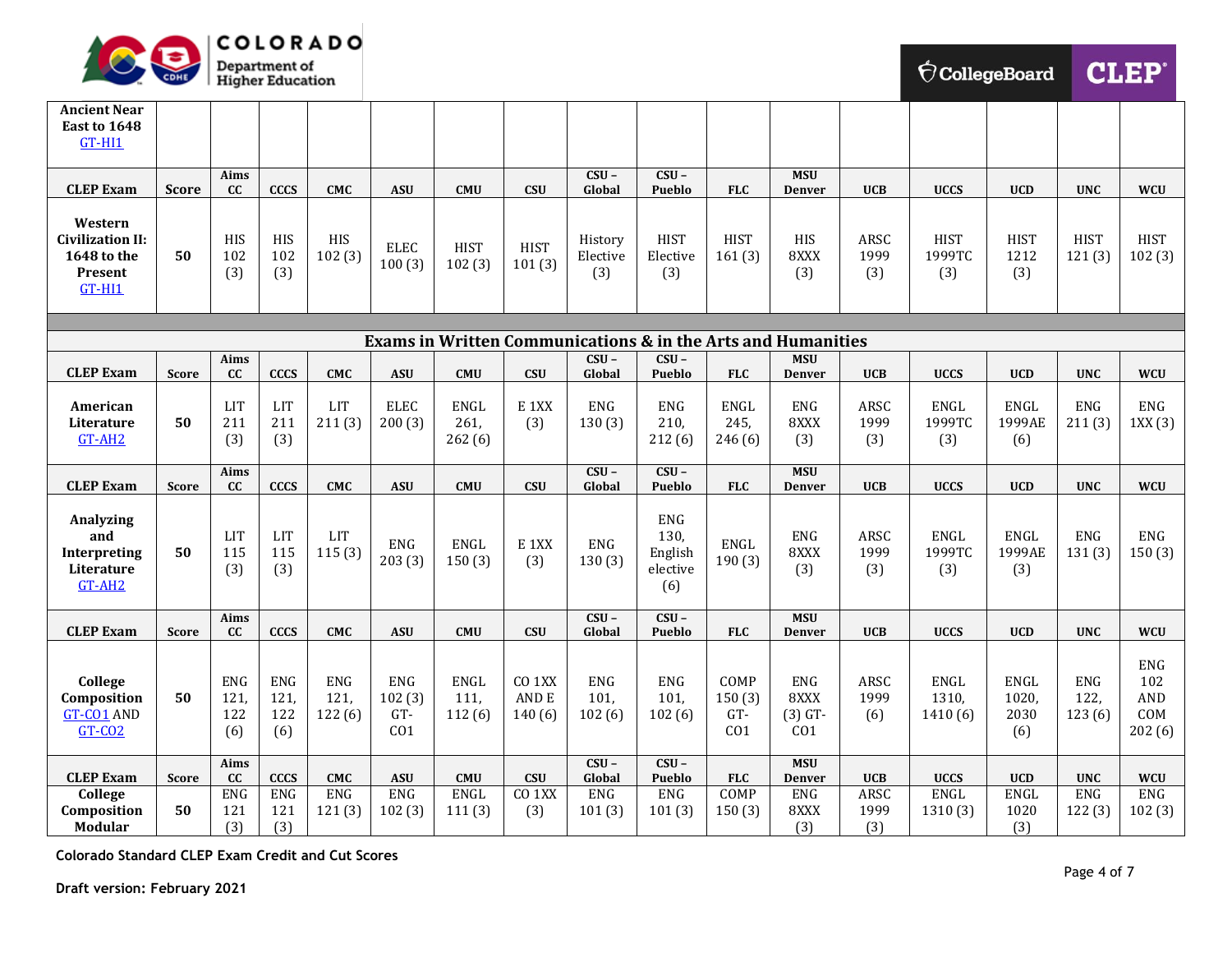

| <b>CollegeBoard</b> |  |
|---------------------|--|
|                     |  |

CLEP<sup>®</sup>

| GT-CO1                                                                                     |              |                                                                       |                                                     |                      |                       |                        |                                                 |                                              |                               |                               |                                              |                     |                              |                                                       |                                            |                                         |
|--------------------------------------------------------------------------------------------|--------------|-----------------------------------------------------------------------|-----------------------------------------------------|----------------------|-----------------------|------------------------|-------------------------------------------------|----------------------------------------------|-------------------------------|-------------------------------|----------------------------------------------|---------------------|------------------------------|-------------------------------------------------------|--------------------------------------------|-----------------------------------------|
| <b>CLEP Exam</b>                                                                           | <b>Score</b> | Aims<br>cc                                                            | <b>CCCS</b>                                         | <b>CMC</b>           | <b>ASU</b>            | <b>CMU</b>             | <b>CSU</b>                                      | $CSU -$<br>Global                            | $CSU -$<br>Pueblo             | <b>FLC</b>                    | <b>MSU</b><br><b>Denver</b>                  | <b>UCB</b>          | <b>UCCS</b>                  | <b>UCD</b>                                            | <b>UNC</b>                                 | <b>WCU</b>                              |
| English<br>Literature<br>$GT-AH2$                                                          | 50           | LIT<br>221<br>(3)                                                     | <b>LIT</b><br>221<br>(3)                            | <b>LIT</b><br>221(3) | <b>ELEC</b><br>200(3) | ENGL<br>245,<br>255(6) | E <sub>1</sub> XX<br>(3)                        | <b>ENG</b><br>130(3)                         | ENG<br>231,<br>232(6)         | <b>ENGL</b><br>231,<br>232(6) | <b>ENG</b><br>8XXX<br>(3)                    | ARSC<br>1999<br>(3) | <b>ENGL</b><br>1999TC<br>(3) | ENGL<br>1999AE<br>(3)                                 | <b>ENG</b><br>2XX<br>(3)                   | ENG<br>1XX(3)                           |
| <b>CLEP Exam</b>                                                                           | <b>Score</b> | Aims<br>cc                                                            | <b>CCCS</b>                                         | <b>CMC</b>           | <b>ASU</b>            | <b>CMU</b>             | CSU                                             | $CSU -$<br>Global                            | $CSU -$<br>Pueblo             | <b>FLC</b>                    | <b>MSU</b><br><b>Denver</b>                  | <b>UCB</b>          | <b>UCCS</b>                  | <b>UCD</b>                                            | <b>UNC</b>                                 | <b>WCU</b>                              |
| <b>Humanities</b><br><b>GT-AH1 OR</b><br>GT-AH2<br>(at the<br>institution's<br>discretion) | 50           | <b>GTP</b><br>983<br>(3)<br><sub>or</sub><br><b>HUM</b><br>121<br>(3) | <b>GTP</b><br>983<br>(3)<br>or<br>HUM<br>121<br>(3) | <b>HUM</b><br>121(3) | <b>ELEC</b><br>100(3) | <b>HUMA</b><br>1XX(3)  | $H + CC1$<br>$++3B$<br>(3)                      | Arts &<br>Human-<br>ities<br>Elective<br>(3) | <b>ART</b><br>Elective<br>(3) | GS 190<br>(3)                 | Arts &<br>Human-<br>ities<br>Elective<br>(3) | ARSC<br>1999<br>(3) | HUM<br>1999TC<br>(3)         | <b>HUMN</b><br>1999AE<br>$(3)$ GT-<br>AH <sub>2</sub> | HUM<br>2XX<br>$(3)$ GT-<br>AH <sub>2</sub> | GT-<br>AH <sub>2</sub><br>Credit<br>(3) |
| Exams in Mathematics & in the Natural and Physical Sciences                                |              |                                                                       |                                                     |                      |                       |                        |                                                 |                                              |                               |                               |                                              |                     |                              |                                                       |                                            |                                         |
|                                                                                            |              | Aims                                                                  |                                                     |                      |                       |                        |                                                 | $CSU -$                                      | $CSU -$                       |                               | <b>MSU</b>                                   |                     |                              |                                                       |                                            |                                         |
| <b>CLEP Exam</b>                                                                           | <b>Score</b> | cc                                                                    | <b>CCCS</b>                                         | <b>CMC</b>           | <b>ASU</b>            | <b>CMU</b>             | <b>CSU</b>                                      | Global                                       | Pueblo                        | <b>FLC</b>                    | Denver                                       | <b>UCB</b>          | <b>UCCS</b>                  | <b>UCD</b>                                            | <b>UNC</b>                                 | <b>WCU</b>                              |
| <b>Calculus</b><br>GT-MA1                                                                  | 50           | <b>MAT</b><br>201<br>(5)                                              | <b>MAT</b><br>201<br>(5)                            | <b>MAT</b><br>201(5) | <b>MATH</b><br>120(4) | <b>MATH</b><br>151(5)  | <b>MATH</b><br>160(4)                           | <b>MTH</b><br>201(4)                         | <b>MATH</b><br>126(5)         | <b>MATH</b><br>221(4)         | <b>MTH</b><br>8XXX<br>(4)                    | ARSC<br>1999<br>(4) | <b>MATH</b><br>1999TC<br>(4) | <b>MATH</b><br>1401<br>(4)                            | <b>MATH</b><br>131(4)                      | <b>MATH</b><br>151(4)                   |
| <b>CLEP Exam</b>                                                                           | <b>Score</b> | Aims<br>cc                                                            | <b>CCCS</b>                                         | <b>CMC</b>           | <b>ASU</b>            | <b>CMU</b>             | <b>CSU</b>                                      | $CSU -$<br>Global                            | $CSU -$<br>Pueblo             | <b>FLC</b>                    | <b>MSU</b><br><b>Denver</b>                  | <b>UCB</b>          | <b>UCCS</b>                  | <b>UCD</b>                                            | <b>UNC</b>                                 | <b>WCU</b>                              |
| College<br>Algebra<br>GT-MA1                                                               | 50           | <b>MAT</b><br>121<br>(4)                                              | MAT<br>121<br>(4)                                   | <b>MAT</b><br>121(4) | <b>MATH</b><br>106(3) | <b>MATH</b><br>113(4)  | <b>MATH</b><br>117,<br>118,<br>124 (3<br>total) | <b>MTH</b><br>122(3)                         | <b>MATH</b><br>120(3)         | <b>MATH</b><br>113(3)         | <b>MTH</b><br>8XXX<br>(3)                    | ARSC<br>1999<br>(3) | <b>MATH</b><br>1999TC<br>(3) | <b>MATH</b><br>1110<br>(3)                            | <b>MATH</b><br>124(4)                      | <b>MATH</b><br>140(3)                   |
| <b>CLEP Exam</b>                                                                           | <b>Score</b> | Aims<br>cc                                                            | <b>CCCS</b>                                         | <b>CMC</b>           | <b>ASU</b>            | <b>CMU</b>             | <b>CSU</b>                                      | $CSU -$<br>Global                            | $CSU -$<br>Pueblo             | <b>FLC</b>                    | <b>MSU</b><br><b>Denver</b>                  | <b>UCB</b>          | <b>UCCS</b>                  | <b>UCD</b>                                            | <b>UNC</b>                                 | <b>WCU</b>                              |
| College<br><b>Mathematics</b><br>GT-MA1                                                    | 50           | <b>MAT</b><br>120<br>(4)                                              | <b>MAT</b><br>120<br>(4)                            | <b>MAT</b><br>120(4) | <b>ELEC</b><br>100(3) | <b>MATH</b><br>110(3)  | <b>TNS</b><br>1XX<br>(6)                        | <b>MATH</b><br>109(3)                        | <b>MATH</b><br>109(3)         | <b>MATH</b><br>105(3)         | <b>MTH</b><br>8XXX<br>(3)                    | ARSC<br>1999<br>(3) | <b>MATH</b><br>1999TC<br>(3) | <b>MATH</b><br>1010<br>(3)                            | <b>MATH</b><br>120(3)                      | <b>MATH</b><br>105(3)                   |
| <b>CLEP Exam</b>                                                                           | <b>Score</b> | Aims<br>cc                                                            | <b>CCCS</b>                                         | <b>CMC</b>           | <b>ASU</b>            | <b>CMU</b>             | CSU                                             | $CSU -$<br>Global                            | $CSU -$<br>Pueblo             | <b>FLC</b>                    | <b>MSU</b><br><b>Denver</b>                  | <b>UCB</b>          | <b>UCCS</b>                  | <b>UCD</b>                                            | <b>UNC</b>                                 | <b>WCU</b>                              |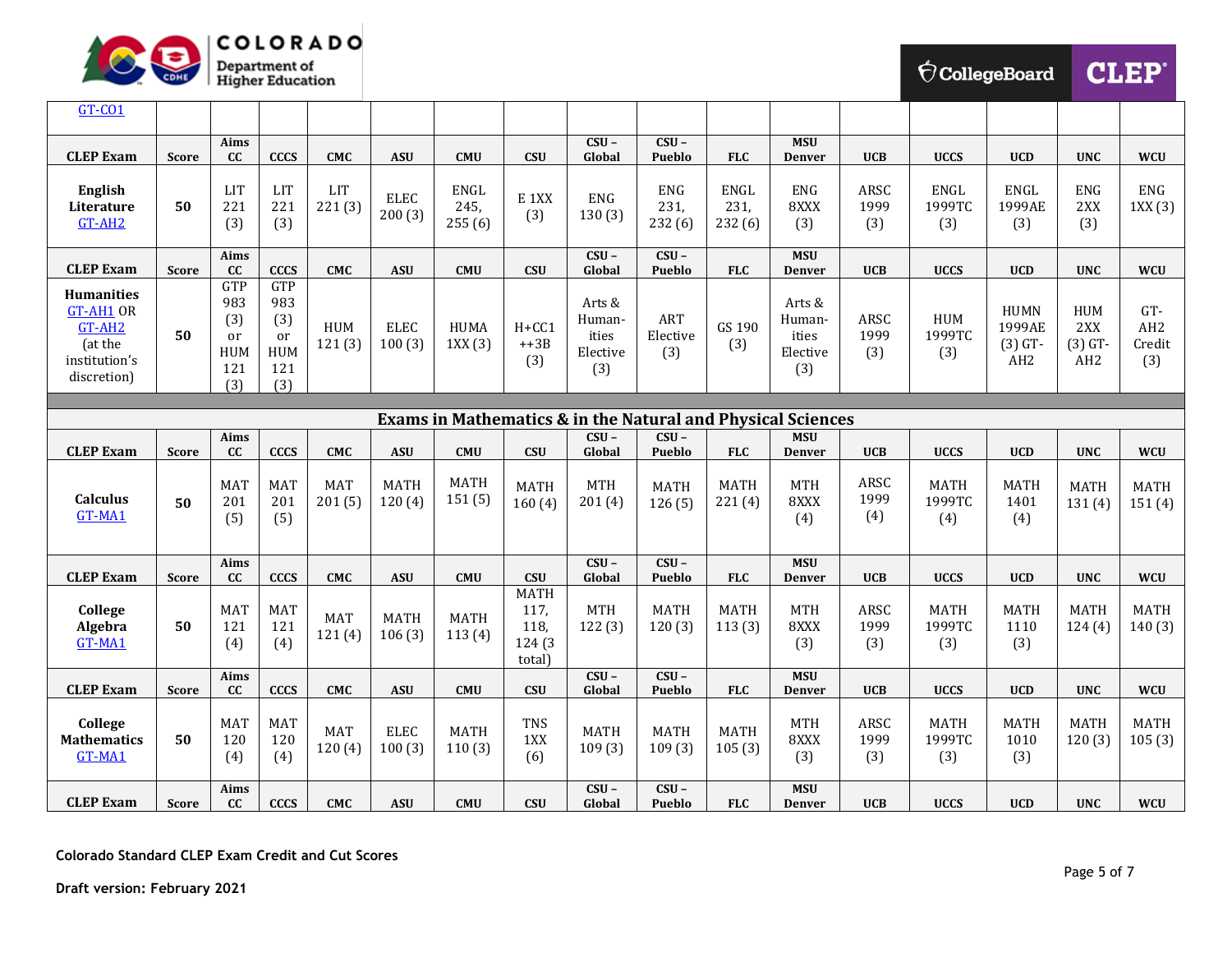

| COHE                                                           |              |                                            | <b>Department of</b><br>Higher Education   |                                           |                            |                                                     |                                                                 |                                                                    |                                                   |                                           |                                              |                               |                                                |                                                                  | $\bigtriangledown$ CollegeBoard<br><b>CLEP</b>     |                                           |
|----------------------------------------------------------------|--------------|--------------------------------------------|--------------------------------------------|-------------------------------------------|----------------------------|-----------------------------------------------------|-----------------------------------------------------------------|--------------------------------------------------------------------|---------------------------------------------------|-------------------------------------------|----------------------------------------------|-------------------------------|------------------------------------------------|------------------------------------------------------------------|----------------------------------------------------|-------------------------------------------|
| <b>Pre-Calculus</b><br>GT-MA1                                  | 50           | GTP<br>982<br>(5)                          | <b>MAT</b><br>166<br>(5)                   | <b>MAT</b><br>166(5)                      | <b>ELEC</b><br>100(3)      | <b>MATH</b><br>119(5)                               | <b>MATH</b><br>117,<br>118,<br>124,<br>125,<br>126 (5<br>total) | <b>MTH</b><br>166(3)                                               | <b>MATH</b><br>124(5)                             | <b>MATH</b><br>121(4)                     | <b>MTH</b><br>8XXX<br>(3)                    | ARSC<br>1999<br>(3)           | <b>MATH</b><br>1999TC<br>(3)                   | <b>MATH</b><br>1130<br>(3)                                       | <b>MATH</b><br>127(4)                              | <b>MATH</b><br>141(3)                     |
|                                                                |              |                                            |                                            |                                           |                            |                                                     |                                                                 |                                                                    |                                                   |                                           |                                              |                               |                                                |                                                                  |                                                    |                                           |
|                                                                |              | Aims                                       |                                            |                                           |                            |                                                     |                                                                 | <b>Exams in World Languages (Arts &amp; Humanities)</b><br>$CSU -$ | $CSU -$                                           |                                           | <b>MSU</b>                                   |                               |                                                |                                                                  |                                                    |                                           |
| <b>CLEP Exam</b>                                               | <b>Score</b> | cc                                         | <b>CCCS</b>                                | <b>CMC</b>                                | <b>ASU</b>                 | <b>CMU</b>                                          | <b>CSU</b>                                                      | Global                                                             | Pueblo                                            | <b>FLC</b>                                | <b>Denver</b>                                | <b>UCB</b>                    | <b>UCCS</b>                                    | <b>UCD</b>                                                       | <b>UNC</b>                                         | <b>WCU</b>                                |
| French<br>Language<br>(Level 2)<br>$GT-AH4$                    | 59           | FRE<br>111,<br>112,<br>211<br>(13)         | <b>FRE</b><br>111,<br>112,<br>211<br>(13)  | <b>FRE</b><br>111,<br>112,<br>211<br>(13) | <b>ELEC</b><br>200(9)      | <b>FLAF</b><br>111,<br>112,<br>AND<br>2XX(9)        | <b>LFRE</b><br>100,<br>101<br><b>AND</b><br>1XX<br>(11)         | Arts &<br>Human-<br>ities<br>Elective<br>(9)                       | <b>FRN</b><br>101,<br>102,<br>201,<br>202<br>(12) | ${\rm FR}$<br>101,<br>102,<br>201<br>(11) | Arts &<br>Human-<br>ities<br>Elective<br>(9) | ARSC<br>1999,<br>2999<br>(9)  | FR 1010,<br>1020,<br>2999TC<br>(9)             | <b>FREN</b><br>1999AE<br>(9)                                     | FR 101<br>AND<br>2XX<br>(9)                        | <b>GEEL</b><br>1XX(9)                     |
| <b>CLEP Exam</b>                                               | <b>Score</b> | Aims<br>cc                                 | <b>CCCS</b>                                | <b>CMC</b>                                | <b>ASU</b>                 | <b>CMU</b>                                          | <b>CSU</b>                                                      | $CSU -$<br>Global                                                  | $CSU -$<br><b>Pueblo</b>                          | <b>FLC</b>                                | <b>MSU</b><br><b>Denver</b>                  | <b>UCB</b>                    | <b>UCCS</b>                                    | <b>UCD</b>                                                       | <b>UNC</b>                                         | <b>WCU</b>                                |
| German<br>Language<br>(Level 2)<br>GT-AH4                      | 60           | GER<br>111,<br>112<br>211<br>(13)          | GER<br>111,<br>112,<br>211<br>(13)         | GER<br>111,<br>112,<br>211<br>(13)        | <b>ELEC</b><br>200(9)      | <b>FLAG</b><br>111,<br>112,<br>AND<br>2XX(9)        | LGER<br>100,<br>101<br>AND<br>1XX<br>(11)                       | Arts &<br>Human-<br>ities<br>Elective<br>(9)                       | GER<br>101,<br>102,<br>201,<br>202<br>(12)        | GS 190,<br>191,<br>290<br>(11)            | Arts &<br>Human-<br>ities<br>Elective<br>(9) | ARSC<br>1999,<br>2999<br>(9)  | GER<br>1010,<br>1020,<br>2999TC<br>(9)         | <b>GRMN</b><br>1999AE<br>(9)                                     | GER<br>101<br>AND<br>2XX<br>(9)                    | <b>GEEL</b><br>1XX(9)                     |
| <b>CLEP Exam</b>                                               | <b>Score</b> | Aims<br>cc                                 | <b>CCCS</b>                                | <b>CMC</b>                                | <b>ASU</b>                 | <b>CMU</b>                                          | <b>CSU</b>                                                      | $CSU -$<br>Global                                                  | $CSU -$<br>Pueblo                                 | <b>FLC</b>                                | <b>MSU</b><br><b>Denver</b>                  | <b>UCB</b>                    | <b>UCCS</b>                                    | <b>UCD</b>                                                       | <b>UNC</b>                                         | <b>WCU</b>                                |
| Spanish<br>Language<br>(Level 2)<br>GT-AH4                     | 63           | <b>SPA</b><br>111,<br>112,<br>211<br>(13)  | SPA<br>111,<br>112,<br>211<br>(13)         | SPA<br>111,<br>112,<br>211<br>(13)        | <b>ELEC</b><br>200(9)      | <b>FLAS</b><br>111,<br>112,<br><b>AND</b><br>2XX(9) | <b>LSPA</b><br>100,<br>101<br>AND<br>1XX<br>(12)                | Arts &<br>Human-<br>ities<br>Elective<br>(9)                       | <b>SPN</b><br>101,<br>102,<br>201,<br>202<br>(12) | SPA<br>101,<br>102,<br>201<br>(11)        | Arts &<br>Human-<br>ities<br>Elective<br>(9) | ARSC<br>1999,<br>2999<br>(9)  | <b>SPAN</b><br>1010,<br>1020,<br>2999TC<br>(9) | SPAN<br>1999AE<br>(9)                                            | <b>SPAN</b><br>101<br>AND<br>2XX<br>(9)            | SPAN<br>1XX,<br>201,<br>202 (9)           |
| <b>CLEP Exam</b>                                               | <b>Score</b> | Aims<br>cc                                 | <b>CCCS</b>                                | <b>CMC</b>                                | <b>ASU</b>                 | <b>CMU</b>                                          | <b>CSU</b>                                                      | $CSU -$<br>Global                                                  | $CSU -$<br>Pueblo                                 | <b>FLC</b>                                | <b>MSU</b><br><b>Denver</b>                  | <b>UCB</b>                    | <b>UCCS</b>                                    | <b>UCD</b>                                                       | <b>UNC</b>                                         | <b>WCU</b>                                |
| <b>Spanish</b><br>Language<br>w/Writing<br>(Level 2)<br>GT-AH4 | 65           | SPA<br>111.<br>112,<br>211,<br>212<br>(16) | SPA<br>111,<br>112,<br>211,<br>212<br>(16) | SPA<br>111,<br>112,<br>211<br>(13)        | <b>ELEC</b><br>200<br>(12) | <b>FLAS</b><br>111,<br>112,<br>211,<br>212<br>(12)  | <b>LSPA</b><br>100,<br>101,<br>108,<br>200,<br>201,<br>(12)     | Arts &<br>Human-<br>ities<br>Elective<br>(12)                      | SPN<br>101,<br>102,<br>201,<br>202<br>(12)        | BL<br>101,<br>102,<br>201,<br>202<br>(14) | SPA<br>1010,<br>1020,<br>2010<br>(13)        | ARSC<br>1999,<br>2999<br>(12) | SPAN<br>1010,<br>1020,<br>2999TC<br>(12)       | <b>SPAN</b><br>1999AE<br>$(6)$ ,<br><b>SPAN</b><br>2999AE<br>(6) | <b>SPAN</b><br>103,<br>104,<br>201,<br>202<br>(12) | <b>SPAN</b><br>1XX<br>201,<br>202<br>(12) |